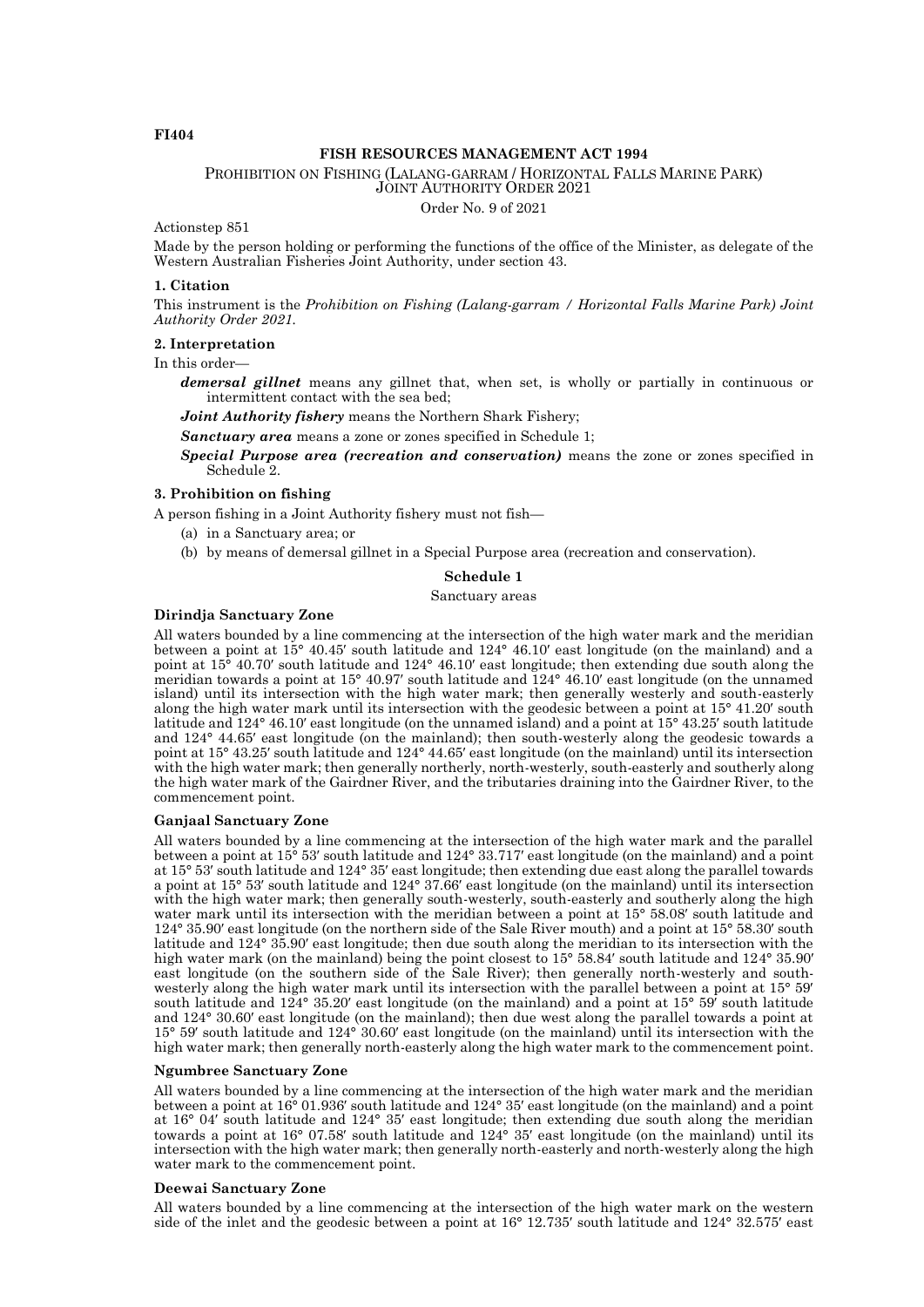longitude (on the mainland) and a point at 16° 12.697′ south latitude and 124° 32.70′ east longitude (on the mainland); then extending easterly along the geodesic towards a point at 16° 12.697′ south latitude and 124° 32.70′ east longitude (on the mainland) until its intersection with the high water mark on the eastern side of the inlet; then generally south-easterly, easterly, south-westerly, north-westerly, easterly and north-westerly along the high water mark to the commencement point.

### **Iledda Sanctuary Zone**

All waters bounded by a line commencing at a point at 16° 18′ south latitude and 124° 22′ east longitude; then extending due east along the parallel towards a point at 16° 18′ south latitude and 124° 24.38′ east longitude (on the mainland) until its intersection with the high water mark; then generally southerly, easterly, north-easterly and south-easterly along the high water mark until its intersection with the geodesic between a point at 16° 23.86′ south latitude and 124° 51.05′ east longitude (on the mainland) and a point at  $16^{\circ}$   $24.34'$  south latitude and  $124^{\circ}$  50.70' east longitude (on the unnamed island); then south-westerly along the geodesic towards a point at 16° 24.34′ south latitude and 124° 50.70′ east longitude (on the unnamed island) until its intersection with the high water mark; then generally south-westerly and southerly along the high water mark until its intersection with the geodesic between a point at 16° 24.525′ south latitude and 124° 50.565′ east longitude (on the unnamed island) and a point at 16° 27.015′ south latitude and 124° 48.745′ east longitude (on the mainland); then southwesterly along the geodesic towards a point at 16° 27.015′ south latitude and 124° 48.745′ east longitude (on the mainland) until its intersection with the high water mark; then generally westerly, northwesterly and south-westerly along the high water mark until its intersection with the parallel between a point at 16° 21.90′ south latitude and 124° 22.40′ east longitude (on the mainland) and a point at 16° 21.90′ south latitude and 124° 22.03′ east longitude (on the unnamed island); then due west across the parallel towards a point at 16° 21.90′ south latitude and 124° 22.03′ east longitude (on the unnamed island) until its intersection with the high water mark; then generally north-westerly along the high water mark until its intersection with the meridian between a point at 16° 21.86′ south latitude and 124° 22′ east longitude (on the unnamed island) and 16° 18′ south latitude and 124° 22′ east longitude; then due north along the meridian to the commencement point.

### **Mooloogoob Sanctuary Zone**

All waters bounded by a line commencing at a point at 16° 03′ south latitude and 124° 00.80′ east longitude; then extending due east along the parallel to a point at 16° 03′ south latitude and 124° 06.20′ east longitude; then due south along the meridian towards a point a 16° 07.16′ south latitude and 124° 06.20′ east longitude (on the easternmost island of the Kingfisher Islands group) until its intersection with the high water mark; then generally north-westerly, south-easterly, westerly and south-easterly along the high water mark until its intersection with the meridian between a point at 16° 07.25′ south latitude and 124° 05.90′ east longitude (on the easternmost island of the Kingfisher Islands group) and a point at 16° 07.03′ south latitude and 124° 05.90′ east longitude; then due south along the meridian to a point at 16° 07.30′ south latitude and 124° 05.90′ east longitude; then due west along the parallel to a point at 16° 07.30′ south latitude and 124° 00.80′ east longitude; then due north along the meridian to the commencement point; but excluding the Mooloogoob Special Purpose Zone.

## **Ganbadba Sanctuary Zone**

All waters bounded by a line commencing at a point at 16° 03′ south latitude and 123° 50.80′ east longitude; then extending due east along the parallel to a point at 16° 03′ south latitude and 123° 54.60′ east longitude; then due south along the meridian towards a point at 16° 12.69′ south latitude and 123° 54.60′ east longitude (on the mainland) until its intersection with the high water mark; then generally south-easterly along the high water mark until its intersection with the meridian between a point at 16° 16.70′ south latitude and 123° 58.85′ east longitude (on the mainland) and a point at 16° 16.92′ south latitude and 123° 58.85′ east longitude (on the mainland); then due south along the meridian towards a point at 16° 16.92′ south latitude and 123° 58.85′ east longitude (on the mainland) until its intersection with the high water mark; then generally southerly, south-westerly and southeasterly along the high water mark until its intersection with the parallel between a point at 16° 19′ south latitude and 123° 57.10′ east longitude (on the mainland) and a point at 16° 19′ south latitude and 123° 53.83′ east longitude (on the mainland); then due west along the parallel towards a point at 16° 19′ south latitude and 123° 53.83′ east longitude (on the mainland) until its intersection with the high water mark; then generally north-westerly and southerly along the high water mark until its intersection with the parallel between a point at 16° 19′ south latitude and 123° 53.40′ east longitude (on the mainland) and a point at 16° 19′ south latitude and 123° 53.03′ east longitude (on the unnamed island); then due west along the parallel towards a point at 16° 19′ south latitude and 123° 53.03′ east longitude (on the unnamed island) until its intersection with the high water mark; then generally northwesterly along the high water mark on the eastern side of the unnamed island until its intersection with the parallel between a point at 16° 17.50′ south latitude and 123° 51.98′ east longitude (on the unnamed island) and a point at 16° 17.50′ south latitude and 123° 50.80′ east longitude; then due west across the parallel to a point at 16° 17.50′ south latitude and 123° 50.80′ east longitude; then due north along the meridian to the commencement point.

## **Garaanngaddim Sanctuary Zone**

All waters bounded by a line commencing at the intersection of the high water mark on the northwestern side of the inlet and the geodesic between a point at 16° 22.364′ south latitude and 123° 57.744′ east longitude (on the mainland) and a point at 16° 22.433′ south latitude and 123° 57.886′ east longitude (on the mainland); then extending along the geodesic towards a point at 16° 22.433′ south latitude and 123° 57.886′ east longitude (on the mainland) until its intersection with the high water mark on the south-eastern side of the inlet; then generally south-westerly, south-easterly, northwesterly, south-easterly (including the waters of Poulton Creek), north-westerly, easterly, northwesterly, south-easterly and northerly along the high water mark to the commencement point.